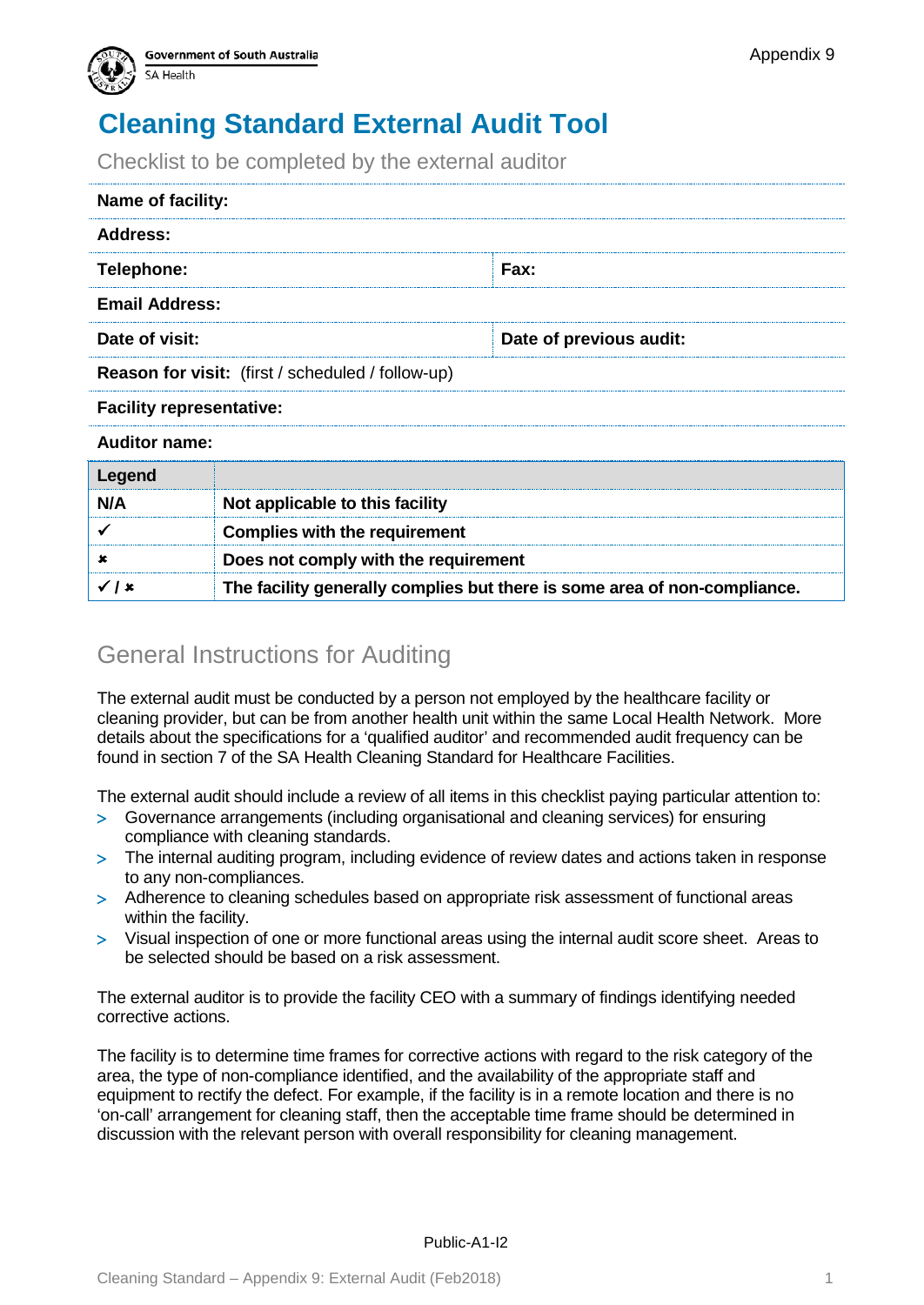# **Cleaning Standard Audit Tool (external)**

Checklist to be completed by the external auditor

|    |                                                                                                                                                                                                                                                                    | $\checkmark$ or $\checkmark$ | <b>COMMENTS</b> |
|----|--------------------------------------------------------------------------------------------------------------------------------------------------------------------------------------------------------------------------------------------------------------------|------------------------------|-----------------|
|    | <b>ORGANISATION</b> (refer to sections 6.1, 6.2 & 6.7 of Standard)                                                                                                                                                                                                 |                              |                 |
| 1. | Organisational chart & governance<br>structure:<br>functional reporting lines<br>organisational reporting lines<br>• relationship between units,<br>including sub-contractors<br>details of other personnel<br>responsibilities.                                   |                              |                 |
| 2. | Facility map:<br>detailed floor plan of all functional<br>$\bullet$<br>areas is available<br>functional areas are identified and<br>risk classified.                                                                                                               |                              |                 |
| 3. | Cleaning complaints:<br>• details of complaints<br>records of investigation and<br>actions taken to remedy issues.                                                                                                                                                 |                              |                 |
|    | SITE-SPECIFIC CLEANING SCHEDULE (refer to sections 6.3, 6.6 & 6.7 of Standard)                                                                                                                                                                                     |                              |                 |
| 4. | Site-specific cleaning schedule adopted<br>from the prescribed schedule in the<br>SA Health Cleaning Standard.<br><b>Cleaning Schedule identifies:</b><br>risk status of all functional areas<br>cleaning frequency<br>method<br>responsible person.               |                              |                 |
| 5. | Accessibility & maintenance of cleaning<br>schedule:<br>schedule must be accessible to all<br>$\bullet$<br>areas concerned<br>regularly reviewed and updated<br>where necessary<br>forms part of the contract<br>specifications for external cleaning<br>services. |                              |                 |
| 6. | Documentation of environmental<br>cleaning techniques:<br>• standard Operating Procedures<br>(SOPs) incorporating basic<br>techniques prescribed in 4.3 of the<br>SA Health Cleaning Standard.                                                                     |                              |                 |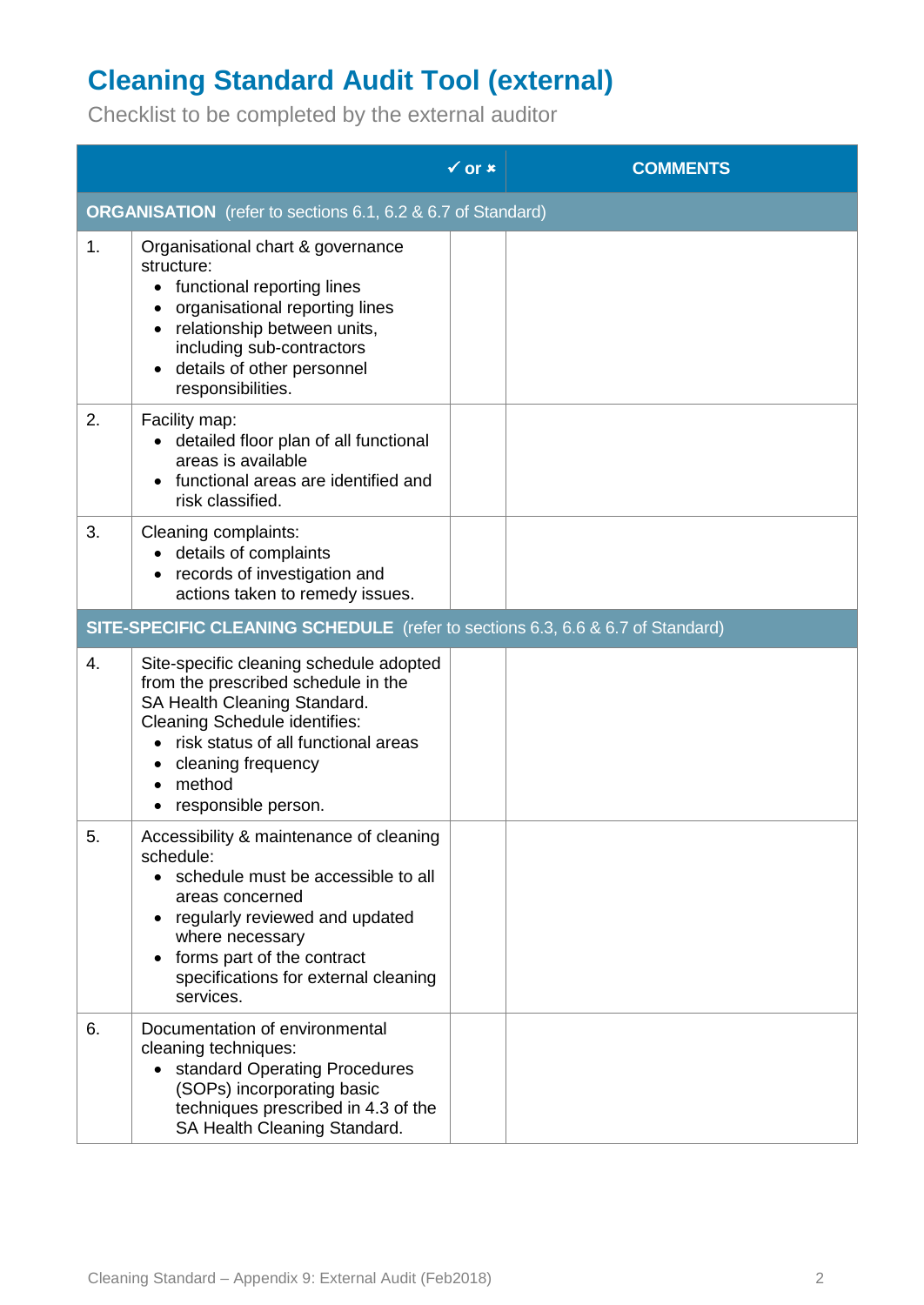Checklist to be completed by the external auditor

|                |                                                                                                                                                                                                                                                                                                                         | $\sqrt{or x}$ | <b>COMMENTS</b> |  |
|----------------|-------------------------------------------------------------------------------------------------------------------------------------------------------------------------------------------------------------------------------------------------------------------------------------------------------------------------|---------------|-----------------|--|
| 7 <sub>1</sub> | Cleaning Records (if applicable):<br>• staff sign-off to verify task<br>completion<br>explanation/corrective action for<br>tasks not completed.                                                                                                                                                                         |               |                 |  |
|                | <b>STAFF KNOWLEDGE &amp; RESOURCES</b> (refer to sections 6.4 of Standard)                                                                                                                                                                                                                                              |               |                 |  |
| 8.             | Staff education and training records:<br>• covering performance of all types<br>of cleaning tasks<br>training is provided prior to staff<br>working unsupervised<br>staff competency is assessed<br>every year or sooner if<br>competency issues are raised<br>training is conducted by a suitably<br>qualified person. |               |                 |  |
| 9.             | Staff resources:<br>arrangements in place to meet<br>peak demand<br>contingency plans in place.                                                                                                                                                                                                                         |               |                 |  |
|                | <b>CHEMICALS &amp; EQUIPMENT</b> (refer to sections 6.5 of Standard)                                                                                                                                                                                                                                                    |               |                 |  |
| 10.            | List of approved chemicals and<br>equipment:<br>fit for purpose<br>risk assessed for worker safety.                                                                                                                                                                                                                     |               |                 |  |
| 11.            | Safety Data Sheets (SDS) located in<br>each chemical storage area.<br>• appropriate personal protective<br>equipment (PPE) is available for<br>staff at point of use.                                                                                                                                                   |               |                 |  |
| 12.            | Standard operating procedures (SOPs)<br>showing:<br>directions for chemical &<br>equipment use & appropriate<br>storage<br>monitoring of chemical expiry<br>dates<br>Disposal methods of chemicals or<br>contaminated equipment.                                                                                        |               |                 |  |
| 13.            | Documented maintenance schedule for<br>the upkeep of cleaning & any chemical<br>dosing equipment.                                                                                                                                                                                                                       |               |                 |  |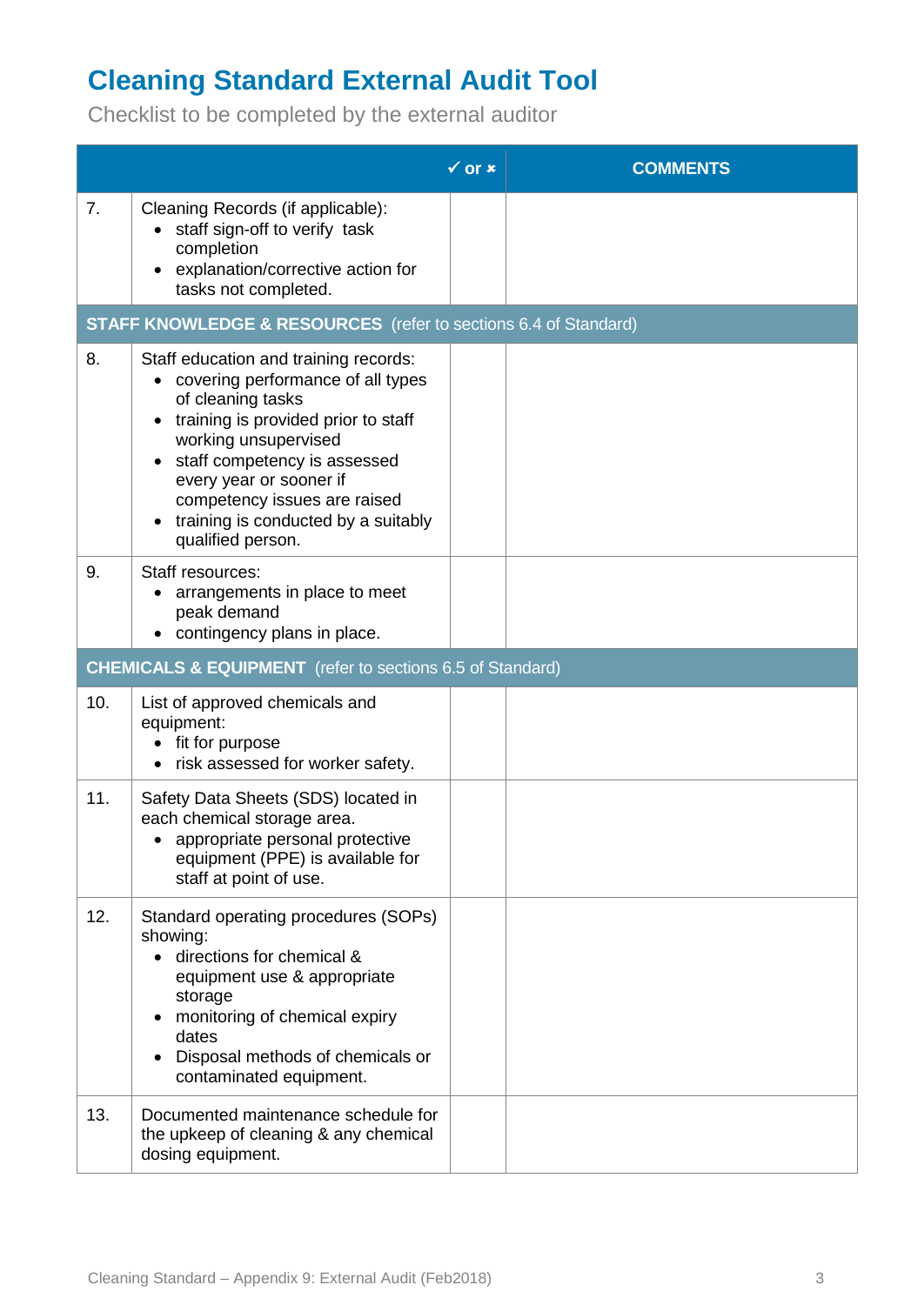Checklist to be completed by the external auditor

|     | <b>VERIFICATION &amp; REVIEW</b> (refer to sections 6.8 & 7.1 of Standard)                                                                                                                                                                                                                                                |  |  |  |
|-----|---------------------------------------------------------------------------------------------------------------------------------------------------------------------------------------------------------------------------------------------------------------------------------------------------------------------------|--|--|--|
| 14. | Internal verification of cleaning<br>effectiveness:<br>• documented internal verification<br>system<br>records & results of methods of<br>$\bullet$<br>verification undertaken<br>regular review of environmental<br>hygiene program records and<br>corrective actions.                                                   |  |  |  |
| 15. | Internal audit of compliance:<br>documented systematic internal<br>$\bullet$<br>audit program<br>visual inspection of cleanliness<br>$\bullet$<br>using Appendix 8 - Environmental<br>Cleaning Audit - Score Sheet<br>records of audit results<br>quality improvement plans &<br>$\bullet$<br>outcomes to rectify issues. |  |  |  |
|     | <b>AUDITOR INSPECTION</b>                                                                                                                                                                                                                                                                                                 |  |  |  |
| 16. | Visual inspection by external auditor:<br>• visual inspection of cleanliness<br>using Appendix 8 - Environmental<br>Cleaning Audit - Score Sheet<br>measure against outcomes<br>٠<br>expected.                                                                                                                            |  |  |  |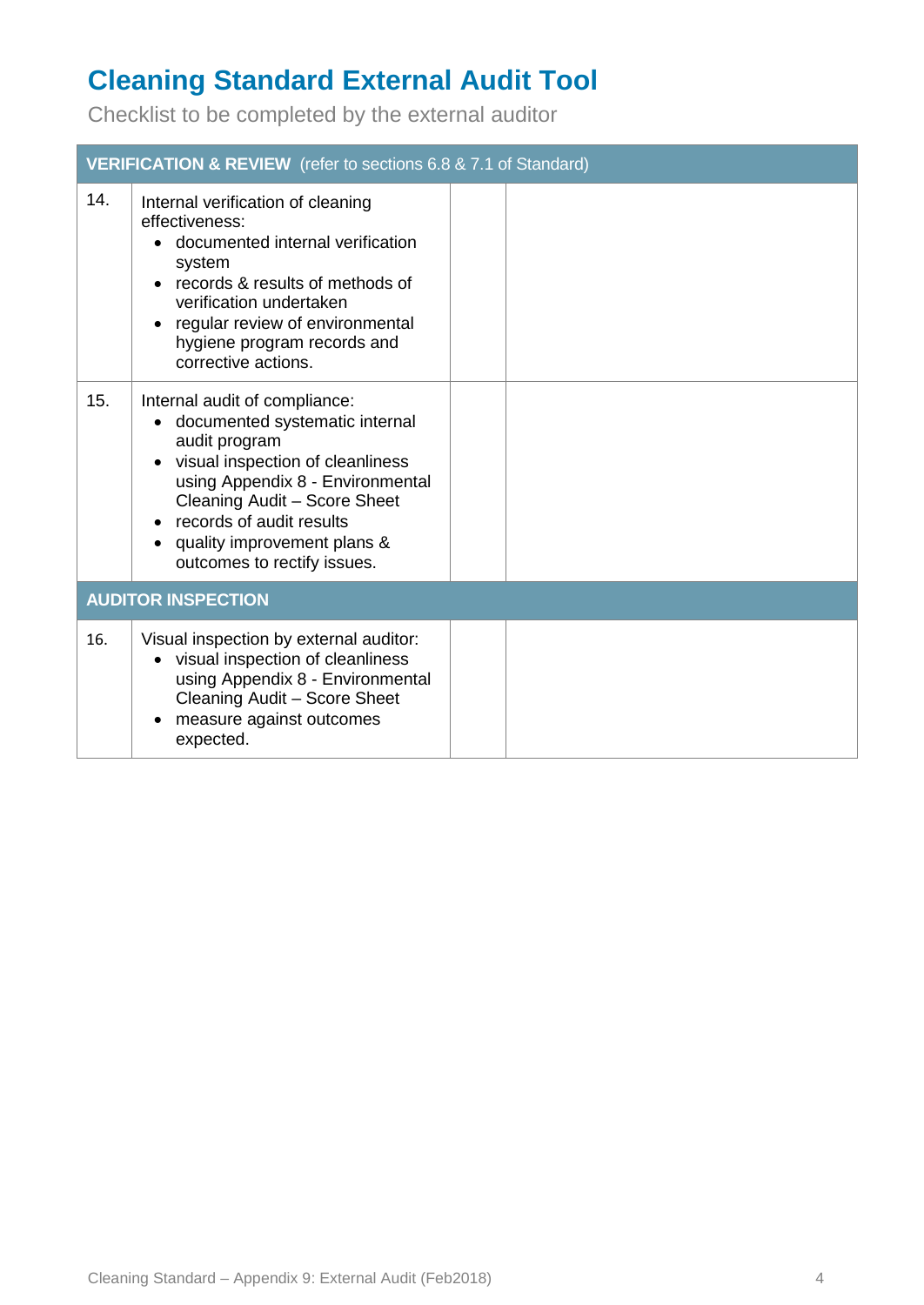Report Part A: to be completed by the external auditor

#### **Facility Name:**

Manager / Key Contact Person:

Contact phone no:

Type of audit (first / scheduled / follow up):

| <b>Entry &amp; Exit meeting attendance</b> (facility representative & auditor to sign) |          |                                    |  |  |
|----------------------------------------------------------------------------------------|----------|------------------------------------|--|--|
| Name (print)                                                                           | Position | Entry initial $\vert$ Exit initial |  |  |
|                                                                                        |          |                                    |  |  |
|                                                                                        |          |                                    |  |  |
|                                                                                        |          |                                    |  |  |
|                                                                                        |          |                                    |  |  |

| <b>AUDIT SCOPE</b>                      |                              |                 |
|-----------------------------------------|------------------------------|-----------------|
| <b>REQUIREMENTS</b>                     | $\checkmark$ or $\checkmark$ | <b>Comments</b> |
| Organisation<br>Governance structure    |                              |                 |
| Facility map & risk classification      |                              |                 |
| Cleaning complaints                     |                              |                 |
| <b>Cleaning complaints</b>              |                              |                 |
| Details and records                     |                              |                 |
| Site specific cleaning schedule         |                              |                 |
| In line with SA Health Cleaning Std     |                              |                 |
| Accessibility of schedule               |                              |                 |
| Documentation of cleaning<br>techniques |                              |                 |
| Cleaning records (if applicable)        |                              |                 |
| <b>Staff knowledge and resources</b>    |                              |                 |
| <b>Training records</b>                 |                              |                 |
| <b>Staff resources</b>                  |                              |                 |
| <b>Chemicals and equipment</b>          |                              |                 |
| List of approved chemicals              |                              |                 |
| Equipment fit for purpose               |                              |                 |
| Chemical SDS available                  |                              |                 |
| SOPs available                          |                              |                 |
| Maintenance schedule                    |                              |                 |
| <b>Verification and review</b>          |                              |                 |
| Internal verification of effectiveness  |                              |                 |
| Internal audit of compliance            |                              |                 |
| <b>Visual inspection</b>                |                              |                 |

| Frequency & date for next audit | 2 months $-$ | $\vert$ 2 years - |
|---------------------------------|--------------|-------------------|
|                                 |              |                   |

| Facility contact's signature: | Date: |
|-------------------------------|-------|
| Auditor's signature:          | ⊃ate: |